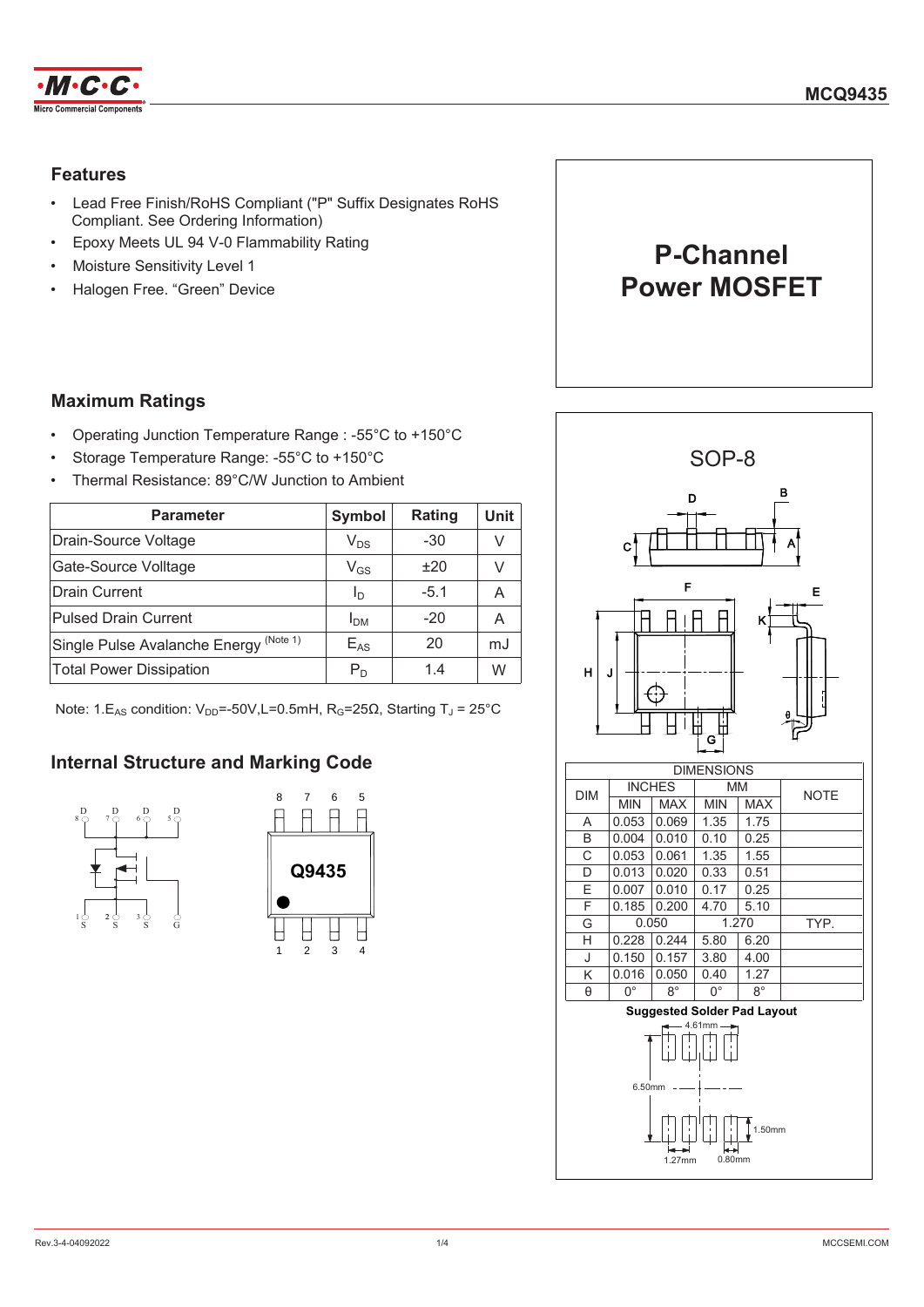

## Electrical Characteristics @ 25°C (Unless Otherwise Specified)

| <b>Parameter</b>                                 | <b>Symbol</b>               | <b>Test Conditions</b>                                                           | Min    | <b>Typ</b>     | <b>Max</b> | <b>Unit</b> |
|--------------------------------------------------|-----------------------------|----------------------------------------------------------------------------------|--------|----------------|------------|-------------|
| <b>Static Characteristics</b>                    |                             |                                                                                  |        |                |            |             |
| Drain-Source Breakdown Voltage                   | $V_{(BR)DSS}$               | $V_{GS} = 0V$ , $I_D = -250 \mu A$                                               | -30    |                |            | $\vee$      |
| Gate-Source Leakage Current                      | $I_{GSS}$                   | $V_{DS}$ =0V, $V_{GS}$ = $\pm$ 20V                                               |        |                | ±100       | nA          |
| Zero Gate Voltage Drain Current                  | $I_{DSS}$                   | $V_{DS}$ =-24V, $V_{GS}$ =0V                                                     |        |                | $-1$       | μA          |
| Gate-Threshold Voltage <sup>(Note 2)</sup>       | $V_{GS(th)}$                | $V_{DS} = V_{GS}$ , I <sub>D</sub> =-250µA                                       | $-1.0$ | $-1.5$         | $-2.0$     | $\vee$      |
| Drain-Source On-Resistance <sup>(Note 2)</sup>   | $R_{DS(on)}$                | $V_{GS}$ =-10V, $I_{D}$ =-4.6A                                                   |        | 50             | 60         | $m\Omega$   |
|                                                  |                             | $V_{GS}$ =-6V, $I_{D}$ =-4.1A                                                    |        | 60             | 70         |             |
|                                                  |                             | $V_{GS} = -4.5V$ , $I_D = -2A$                                                   |        | 65             | 105        |             |
| Forward Tranconductance <sup>(Note 2)</sup>      | $g_{FS}$                    | $V_{DS}$ =-15V, $I_{D}$ =-4.6A                                                   | 5      |                |            | S           |
| Dynamic Characteristics <sup>(Note3)</sup>       |                             |                                                                                  |        |                |            |             |
| Input Capacitance                                | $C$ iss                     |                                                                                  |        | 720            |            |             |
| <b>Output Capacitance</b>                        | $\mathsf{C}$ <sub>oss</sub> | V <sub>DS</sub> =-15V, V <sub>GS</sub> =0V<br>$f = 1$ MHz                        |        | 79             |            | pF          |
| Reverse Transfer Capacitance                     | C <sub>rss</sub>            |                                                                                  |        | 65             |            |             |
| <b>Total Gate Charge</b>                         | $Q_q$                       | $V_{DD} = -15V, V_{GS} = -10V$<br>$ID=-4.6A$                                     |        | 14.3           |            | nC          |
| Gate-Source Charge                               | $\mathsf{Q}_{\mathsf{gs}}$  |                                                                                  |        | 3.2            |            |             |
| Gate-Drain Charge                                | $Q_{qd}$                    |                                                                                  |        | $\overline{2}$ |            |             |
| Turn-On Delay Time                               | $t_{d(on)}$                 | $V_{DD} = -15V$ , $V_{GS} = -10V$<br>$ID=-1A$<br>$R_G = 3\Omega, R_D = 15\Omega$ |        | 7.5            |            |             |
| Turn-On Rise Time                                | $\mathsf{t}_{\mathsf{r}}$   |                                                                                  |        | 38             |            | ns          |
| Turn-Off Delay Time                              | $t_{d(\text{off})}$         |                                                                                  |        | 32             |            |             |
| Turn-Off Fall Time                               | $t_f$                       |                                                                                  |        | 24             |            |             |
| Gate Resistance                                  | $R_{q}$                     | f=1MHz, $V_{DS}$ =0V, $V_{GS}$ =0V                                               |        | 5.8            |            | Ω           |
| <b>Drain-Source Body Diode Characteristics</b>   |                             |                                                                                  |        |                |            |             |
| Body Diode Voltage <sup>(Note 2)</sup>           | $V_{SD}$                    | $I_{SD} = -2.6A$ , $V_{GS} = 0V$                                                 |        |                | $-1.2$     | $\vee$      |
| Continuous Drain-Source Diode Forward Current    | $I_D$                       |                                                                                  |        |                | $-5.1$     | A           |
| <b>Pulsed Drain-Source Diode Forward Current</b> | $I_{\text{SM}}$             |                                                                                  |        |                | $-20$      | A           |

Notes:

2. Pulse Test : Pulse Width≤300µs, Duty Cycle≤2%.

3. Guaranteed by Design, Not Subject to Production Testing.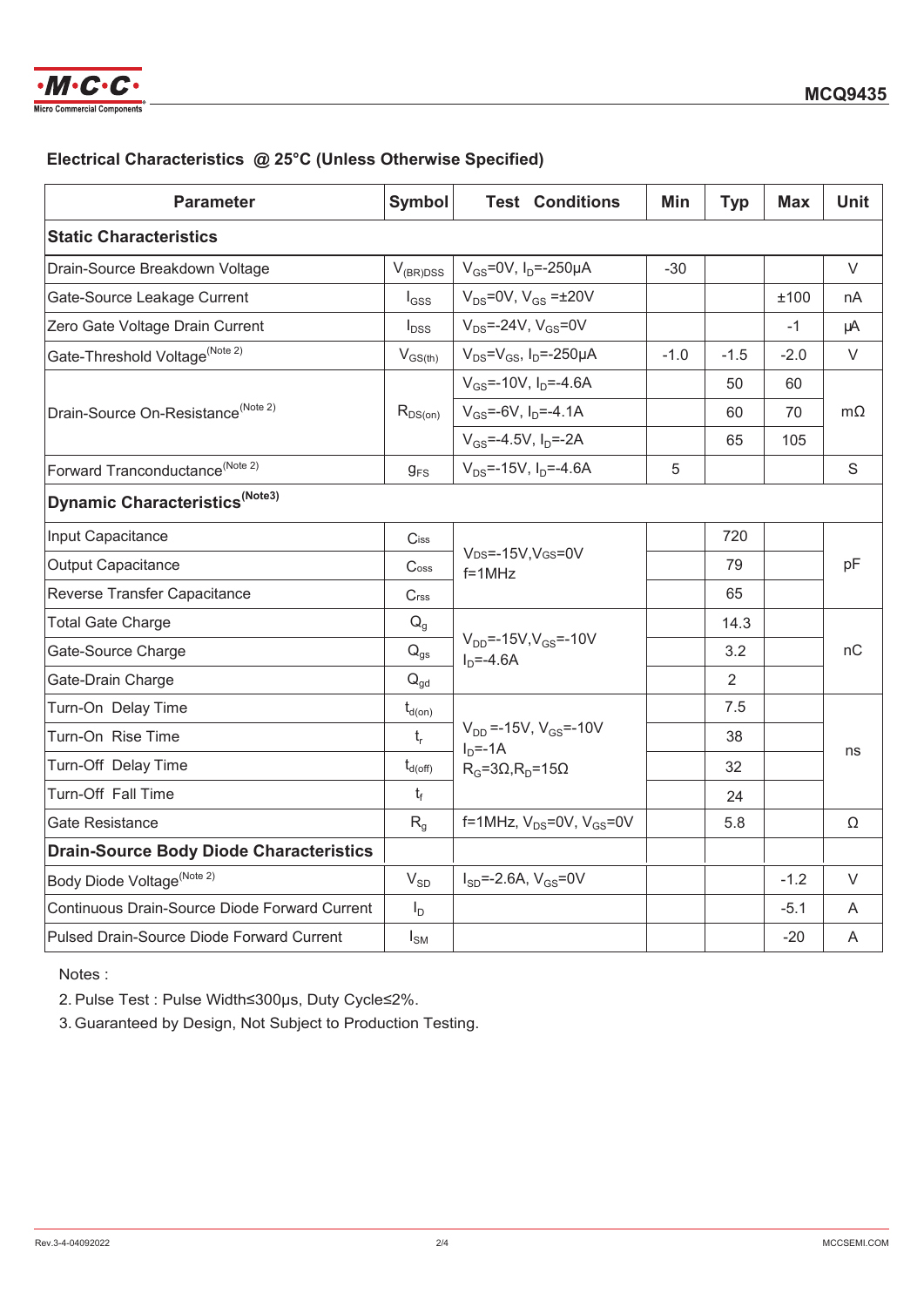

# **Curve Characteristics**



 $-4$ 

 $-10$